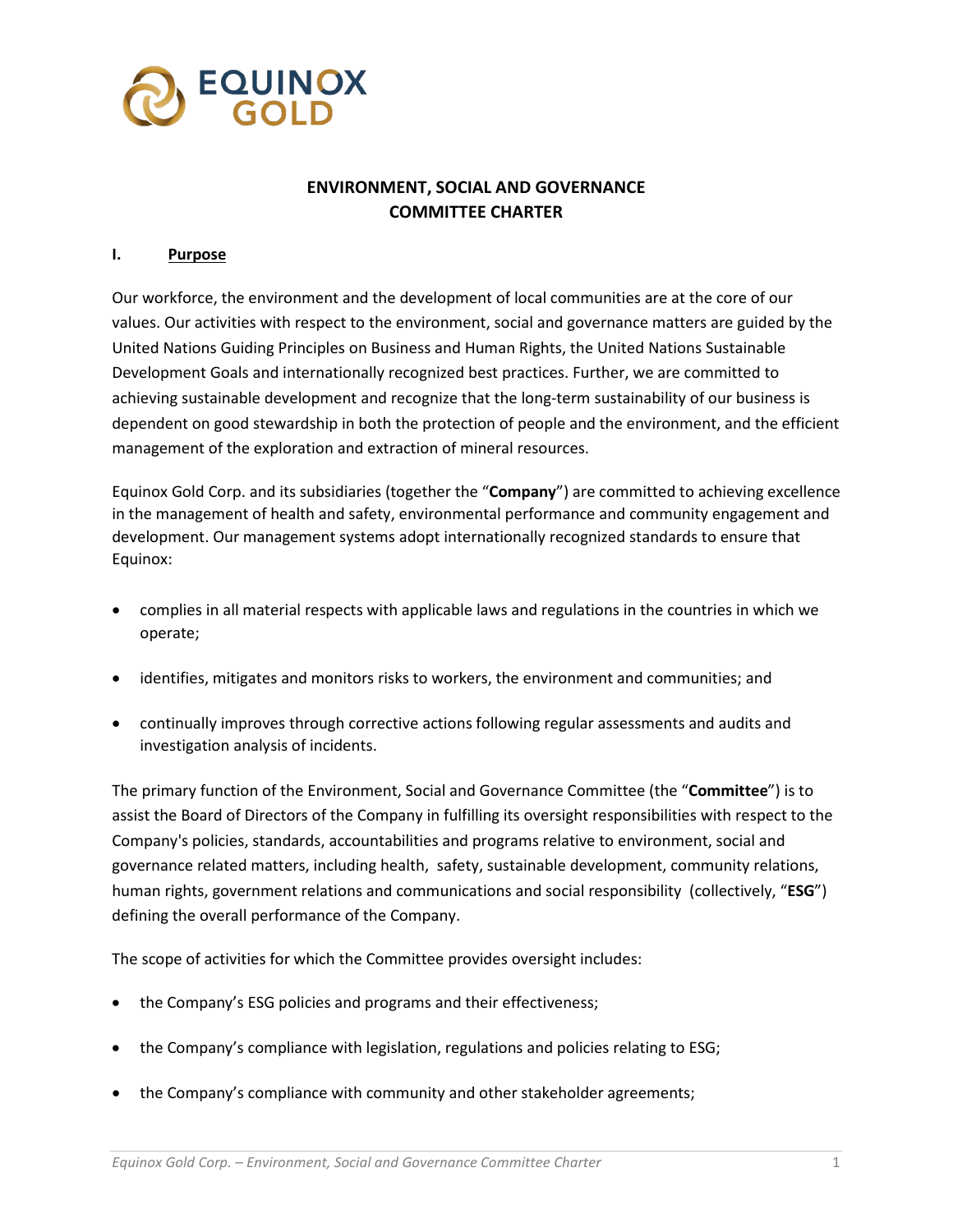- the Company's risk exposures as they relate to ESG matters and the management of those risks by reviewing the Enterprise-wide Risk Management program and key risks;
- reporting of environmental, social and governance data to investors and other stakeholders; and
- providing a forum for discussion of emerging ESG issues and solutions for key stakeholders within the Company.

## **II. Oversight Function**

Relying on the integrity of the Company's management, the members of the Committee are members of the Board of Directors and, as such, are appointed to provide broad oversight of the Company's activities and affairs, and are not accountable or responsible for the Company's day-to-day activities, nor for the administration or implementation of arrangements relating thereto. Rather, the Company's management is responsible for such matters.

## **III. Composition, Meetings and Authority**

The Committee will be comprised of at least three directors, each of whom shall be generally familiar with general and technical ESG matters relating to mining activities such as exploration, development, permitting, construction, operational and site closure activities.

The members of the Committee shall be elected by the Board of Directors. The Board may remove a member of the Committee at any time and may fill any vacancy occurring in the Committee. Unless a Chair is elected by the full Board of Directors, the members of the Committee may designate a Chair by a majority vote of the full Committee membership. The Chair will chair all regular sessions of the Committee and set the agenda of matters to be addressed at Committee meetings, together with appropriate briefing materials.

The Committee will appoint an individual, who need not be a director or a member of the Committee, to be the Secretary of the Committee.

The Committee may form and delegate authority to one or more subcommittees, which may consist of one or more members, as it deems necessary or appropriate from time to time under the circumstances. Meetings of the Committee shall be held at least twice per year or more frequently if circumstances require. The Chair of the Committee shall provide a minimum of 48 hours' notice to each member of the Committee of an extraordinary meeting. The notice period may be waived by a quorum of the Committee.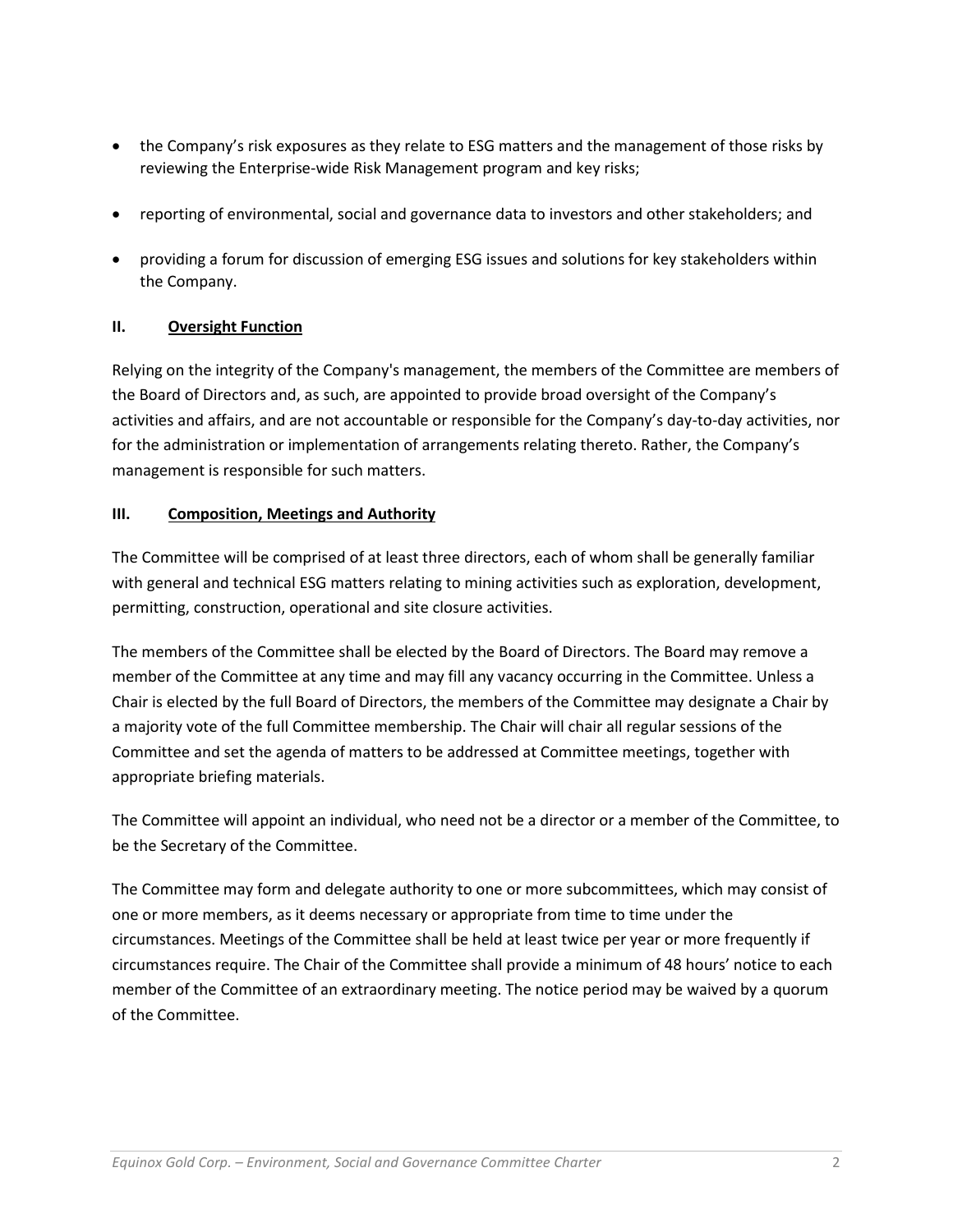The Committee will have access to such officers and employees of the Company, and to such information respecting the Company, as it considers necessary or advisable in order to perform its duties and responsibilities. Management representatives may be invited to attend as necessary in the discretion of the Committee.

The Committee may retain and terminate the services of outside specialists, counsel or other consultants and advisors to the extent it deems appropriate and shall have the sole authority to approve their fees and other retention terms. The Company shall provide for appropriate funding, as determined by the Committee, for payment to any advisors retained by the Committee.

The quorum for the transaction of business at any meeting of the Committee or any subcommittee thereof shall be a majority of the members of the Committee or subcommittee, present in person or by telephone or other telecommunication device that permits all persons participating in the meeting to speak and to hear each other. Decisions by the Committee will be by the affirmative vote of a majority of the members of the Committee, or by consent resolutions in writing signed by each member of the Committee.

The Secretary of the Committee shall prepare and maintain minutes of its meetings and deliberations. The Committee shall periodically report to the Board of Directors regarding such matters as are relevant to the Committee's discharge of its responsibilities and shall report in writing on request of the Chairman of the Board of Directors.

The Committee shall evaluate its own performance at least annually and recommend to the Compensation, Nomination and Governance Committee (for referral to the Board of Directors) the qualifications and criteria for membership on the Committee.

## **IV. Duties and Responsibilities**

In furtherance of its commitment to a high level of performance by the Company in ESG related areas, the Committee is expected to adopt the following in terms of its duties and responsibilities:

- 1. Recommend to the Board for approval, as necessary, policies, management's plans and actions their implementation with respect to ESG including community relations, human rights, government relations and related communications.
- 2. Review periodic reports from management and consultants on ESG performance, including any significant issues and proposed recommendations or actions, and report its findings to the Board.
- 3. Encourage and review sustainability efforts and social investment in the communities impacted by the Company's operations.